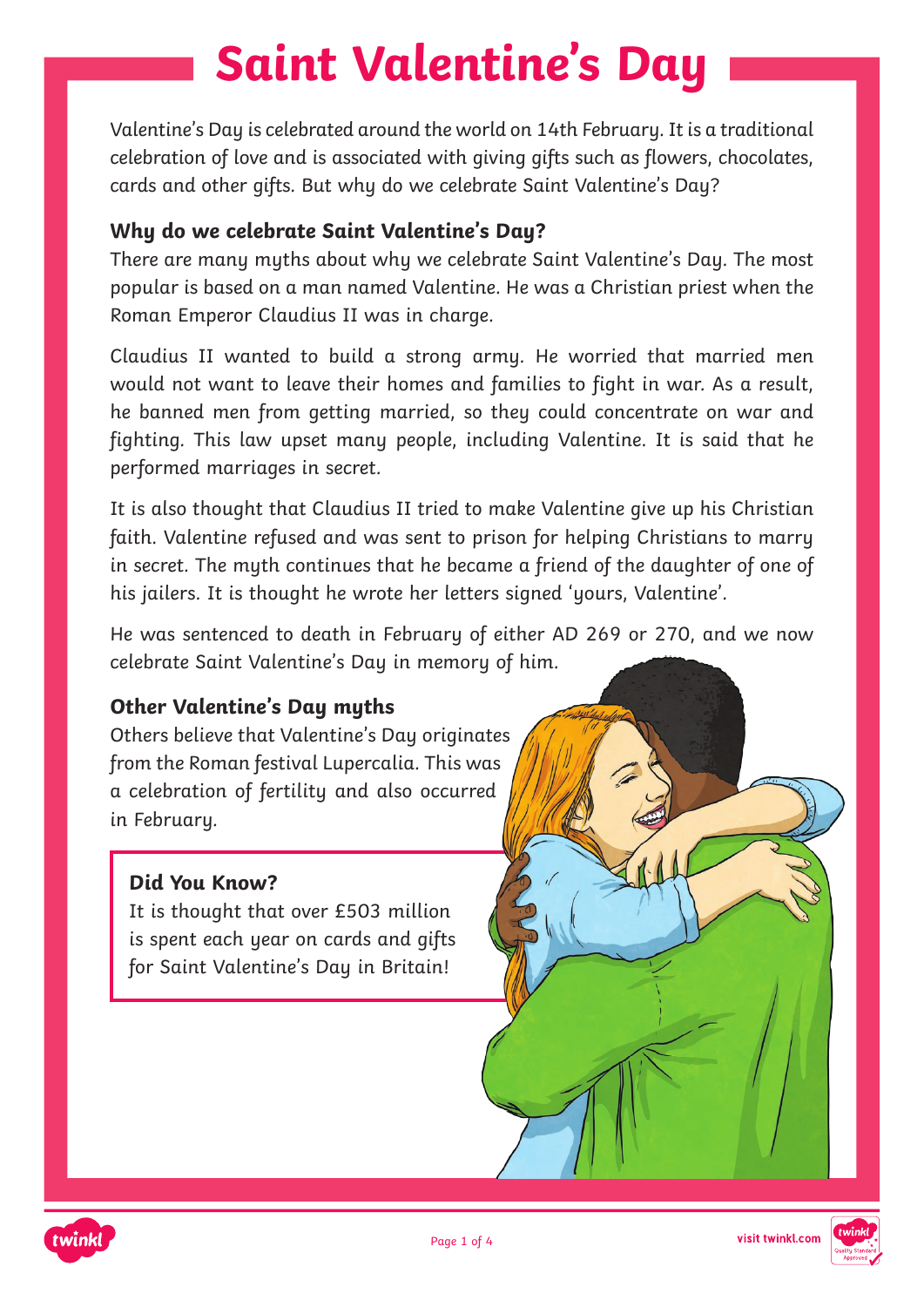#### **When was Valentine's Day first written about?**

In 1382, Geoffrey Chaucer wrote about Valentine's Day in his poem 'Parliament of Foules'. It is widely thought to be the first Valentine's Day poem.

The earliest known Valentine was written by Charles, Duke of Orleans. Charles was sent to prison in the Tower of London in 1415, where he wrote a poem to his wife calling her his 'sweet valentine'.

#### **How is Valentine's Day celebrated around the world?**

- **• United Kingdom** people send cards and gifts to their loved ones.
- **• South Africa** the traditions of the festival Lupercalia are followed. Women write the name of their loved one on a piece of paper, and pin it to their sleeve. This is where the phrase 'to wear your heart on your sleeve' comes from.
- **• Germany**  heart-shaped gingerbread biscuits are very popular. Also people often give pig figurines as a gift. Pigs are believed to be a symbol of good luck.
- **• South Korea**  women give gifts to men on 14th February. These are usually chocolate gifts. One month later, on 14th March, men give gifts to women.

#### **'I Love You' around the World.**

- Ich liebe dich **German**
- 'Rwy'n dy garu di **Welsh**
- Ek het jou lief **South Africa**
- Je t'aime – **French**
- Ti amo **Italian**
- Sarang heyo **South Korea**



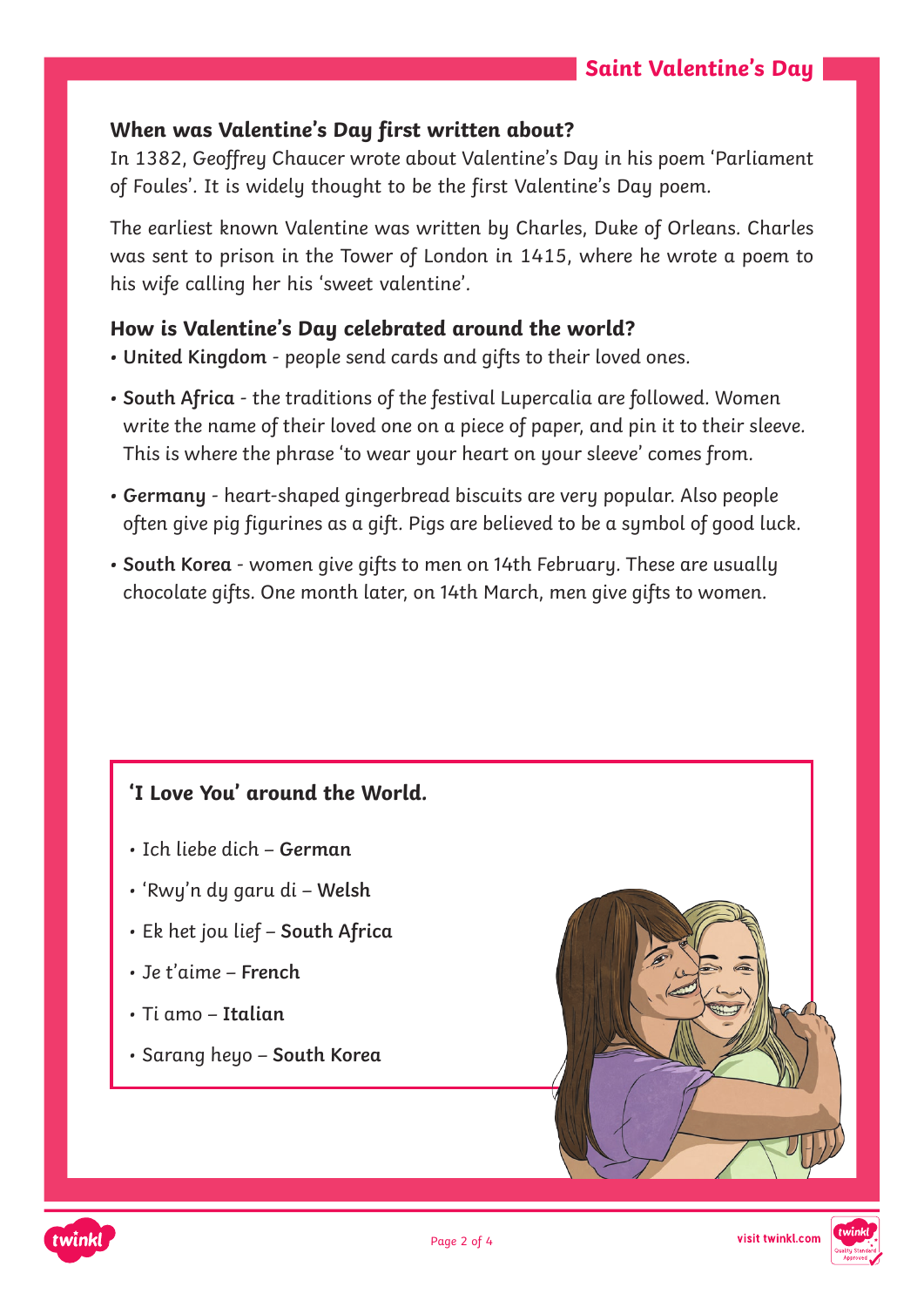# **Questions**

- 1. When is Saint Valentine's Day celebrated?
- 2. What is Lupercalia?
- 3. True or False Saint Valentine was brave. Use evidence from the text to support your answer.
- 4. Complete the table.

|                 | German      |
|-----------------|-------------|
| Je t'aime       |             |
|                 | Welsh       |
| Ek het jou lief |             |
| Sarang heyo     | South Korea |

- 5. When and where was Valentine's Day first mentioned in literature?
- 6. What does 'originates' mean?
- 7. Why do you think nobody knows for sure where Saint Valentine's Day comes from?



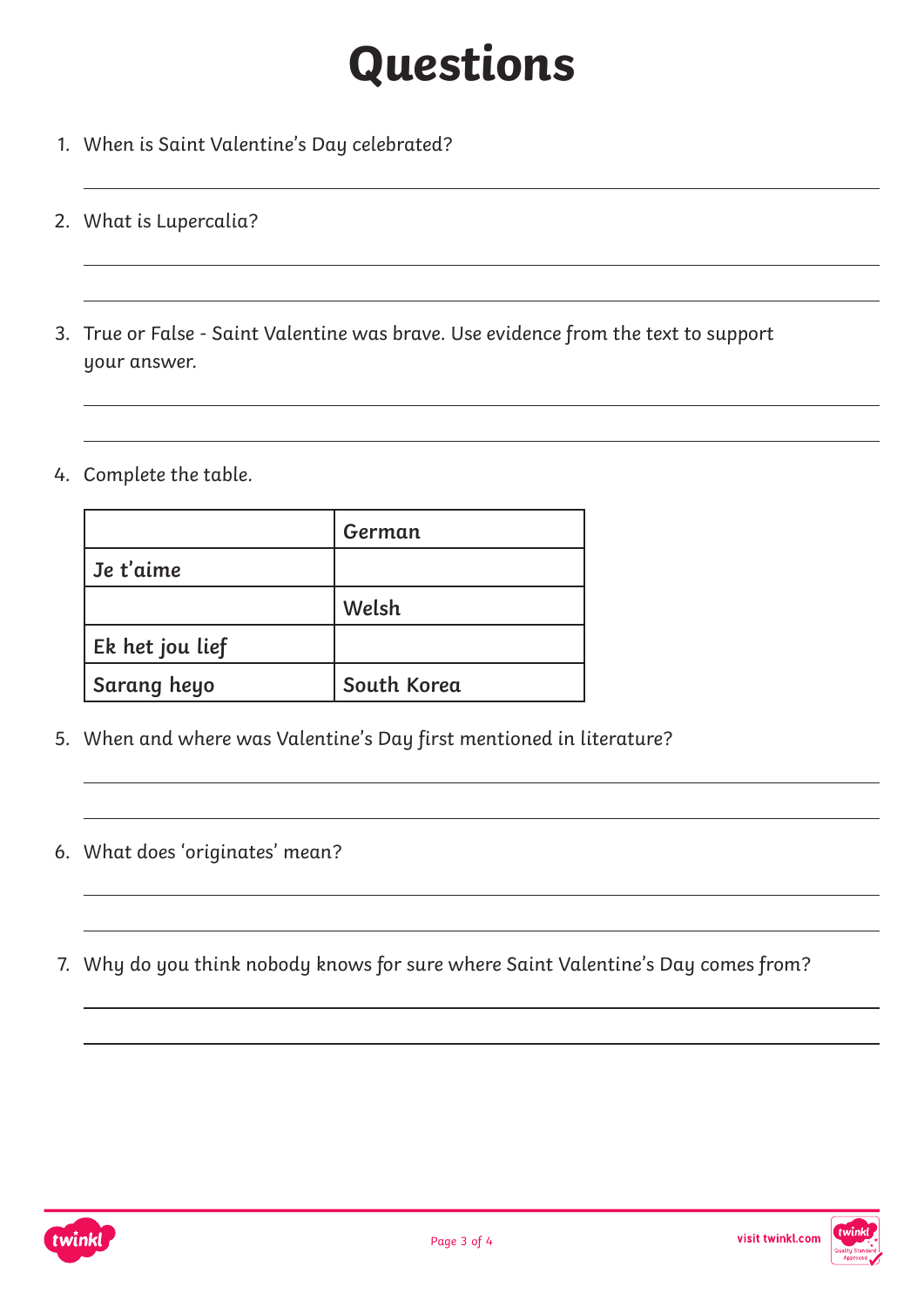### **Answers**

1. When is Saint Valentine's Day celebrated?

**Saint Valentine's Day is celebrated on 14th February.**

2. What is Lupercalia?

**Lupercalia is a Roman festival celebrating love. It was celebrated in February.**

3. True or False - Saint Valentine was brave. Use evidence from the text to support your answer.

**True - he refused to give up his faith; he married people in secret, even though he knew it was dangerous; he followed his beliefs until his death.**

4. Complete the table.

| Ich liebe dich    | German        |
|-------------------|---------------|
| Je t'aime         | French        |
| 'Rwy'n dy garu di | Welsh         |
| Ek het jou lief   | South African |
| Sarang heyo       | South Korea   |

- 5. When and where was Valentine's Day first mentioned in literature? **Valentine's Day was first mentioned in Geoffrey Chaucer's poem 'Parliament of Foules' in 1382.**
- 6. What does 'originates' mean?

**The word originates means where something comes from.**

7. Why do you think nobody knows for sure where Saint Valentine's Day comes from? **Answers should include: there are many different myths; everything happened a long time ago and not much is known about that time; different countries may have different stories.**



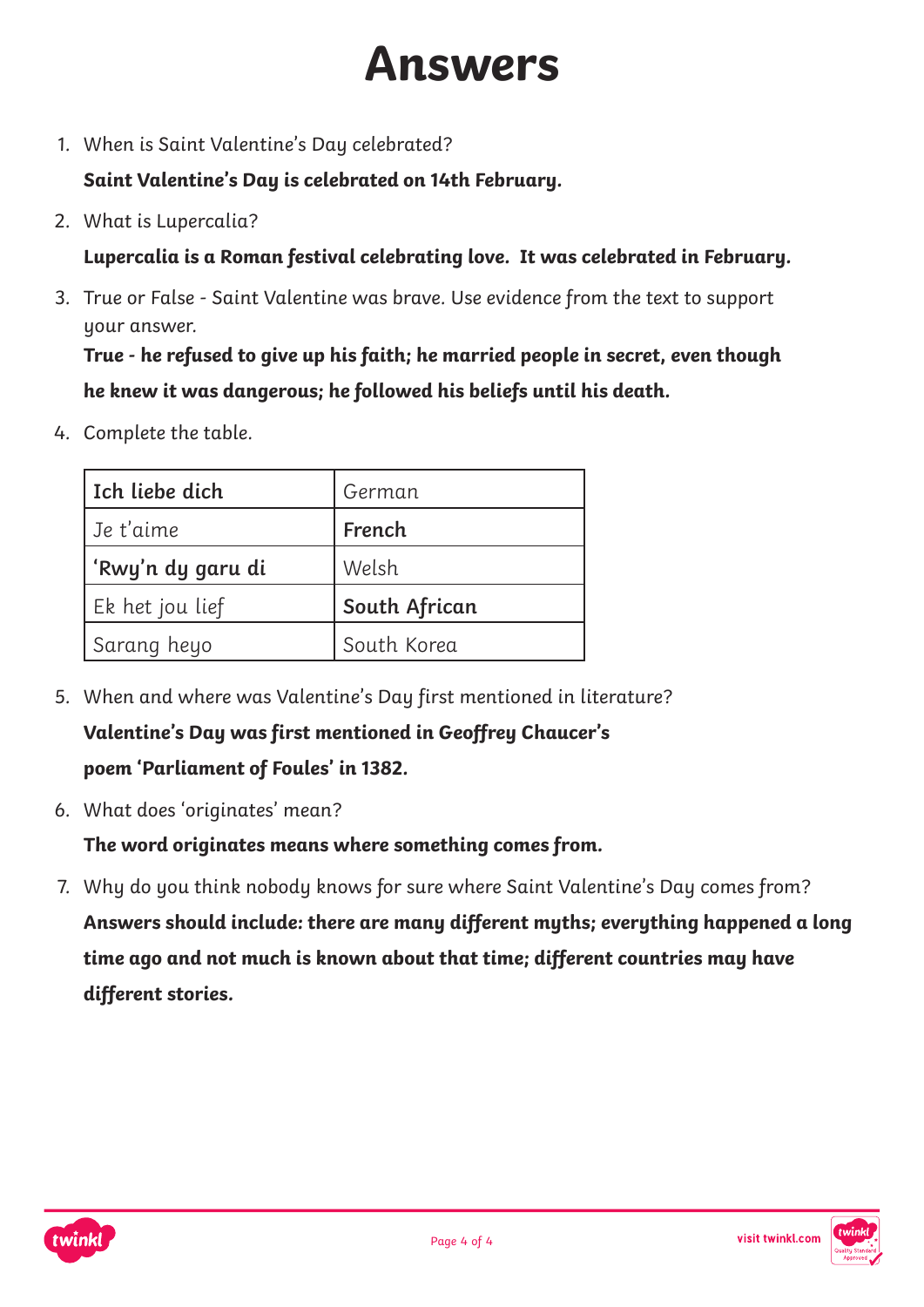# **Saint Valentine's Day**

Saint Valentine's Day is celebrated around the world on 14th February, although it is not a national or religious holiday. It is a traditional celebration of love and is marked by giving presents such as flowers, chocolates, cards and other gifts.

#### **Why do we celebrate Saint Valentine's Day?**

There are many myths about Valentine's Day and why it is celebrated. However, the most popular is based on a man named Valentine who was a Christian priest during the reign of the Roman Emperor, Claudius II. Claudius II wanted to build a strong army, and felt that married men would not want to leave their homes and families to fight in conflicts. Therefore, he forbade men to marry so they could concentrate on war and fighting rather than their loved ones. This law



upset many people, including Valentine. It is rumoured that he performed marriages in secret in his capacity as a Christian priest. It is also thought that Claudius II questioned Valentine about these activities many times, and tried to convert him to paganism. However, Valentine refused and was imprisoned for harbouring Christians and for helping them to marry in secret. The myth continues that Valentine became a friend of the daughter of one of his jailers, writing her letters signed, 'yours, Valentine'. He was sentenced to death in February of either AD 269 or 270, and we now celebrate Saint Valentine's Day in memory of him.





It is estimated that over £503 million is spent each year on cards and gifts for Saint Valentine's Day in Britain!





visit twinkl.com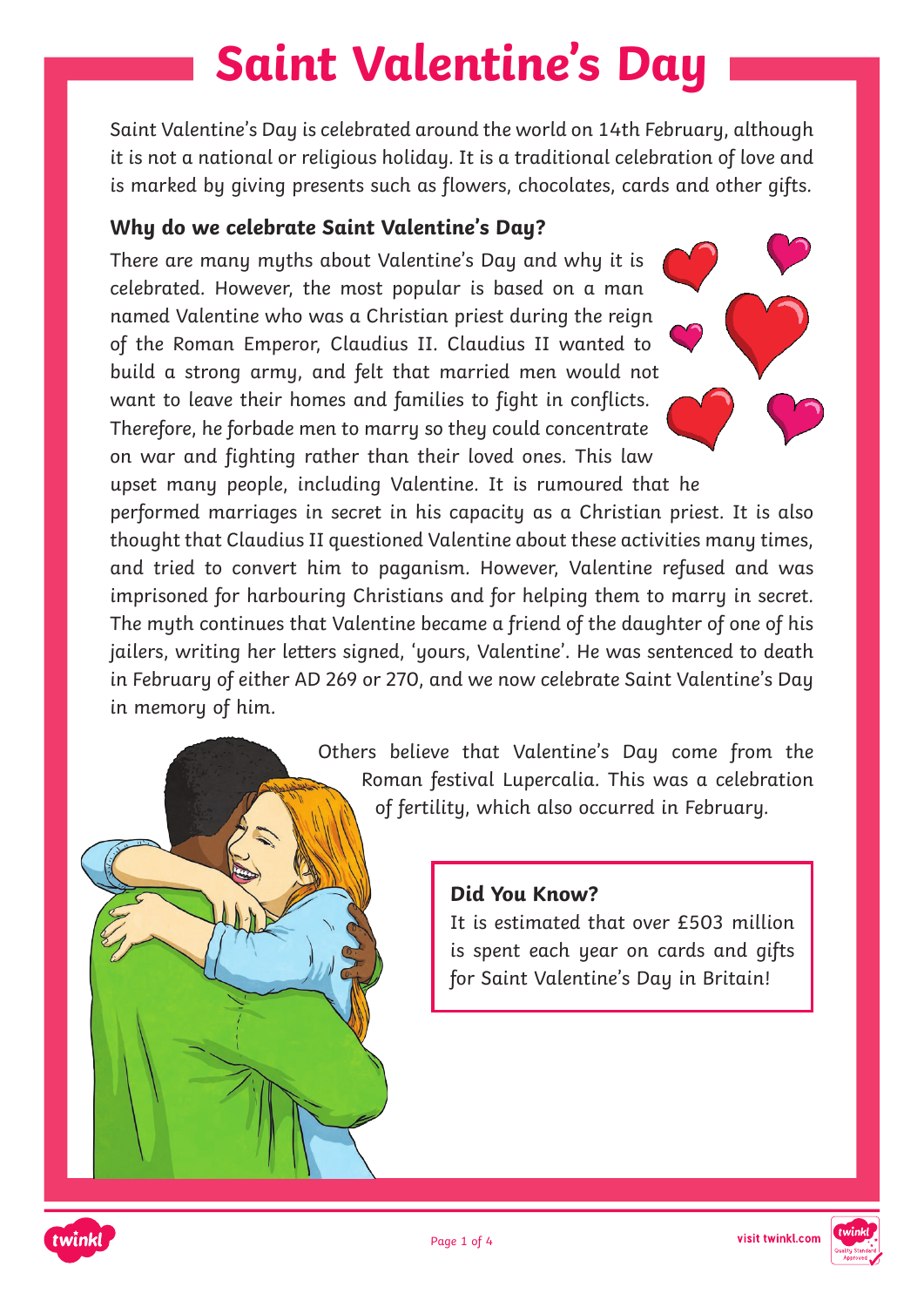#### **When was Valentine's Day first spoken of?**

The first time Valentine's Day is mentioned in literature is 1382. This was in the 'Parliament of Foules', a poem by Geoffrey Chaucer. It is often called the first Valentine's Day poem. The earliest known Valentine written was by Charles, Duke Orleans. He was captured during the Battle of Agincourt in 1415, and while he was in prison, he wrote a poem to his wife, calling her his 'sweet valentine'.

#### **Valentine's Day around the world**

In the UK, people send cards and gifts to their loved ones. In South Africa, the traditions of the festival Lupercalia are followed. Women write the name of their loved one on a piece of paper, and pin it to their sleeve. This is where the phrase 'to wear your heart on your sleeve' comes from. In Germany, like the UK, people give cards and gifts. They also give heart-shaped gingerbread biscuits and often pig figurines. This is because pigs are thought to symbolize luck. In South Korea, women give gifts to men on 14th February. These are usually chocolate gifts. One month later, on 14th March, men give gifts to women.

#### **'I Love You' around the World.**

- Ich liebe dich **German**
- 'Rwy'n dy garu di **Welsh**
- Ek het jou lief **South Africa**
- Je t'aime – **French**
- Ti amo **Italian**
- Sarang heyo **South Korea**





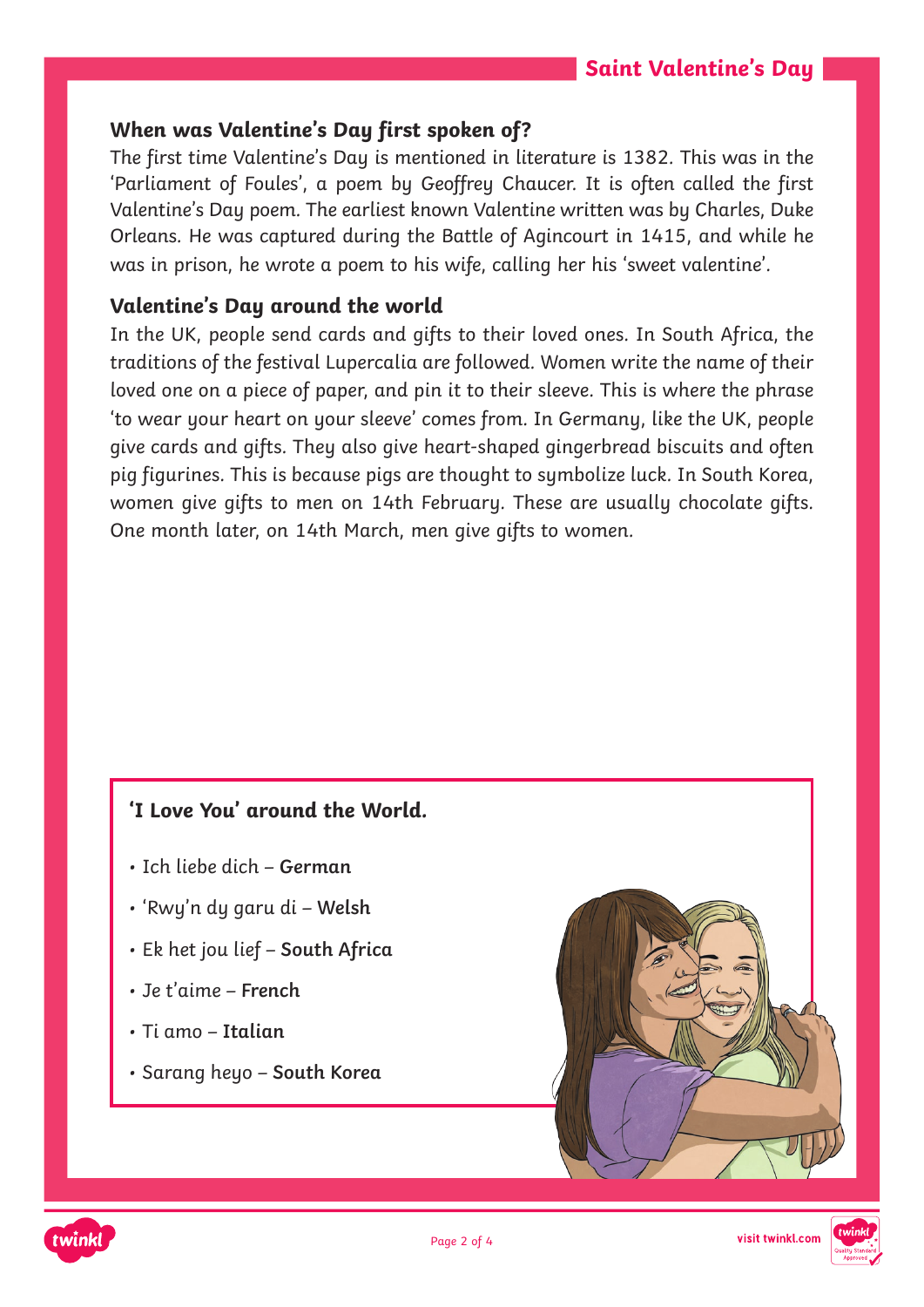# **Questions**

- 1. Why do you think people aren't sure on how Saint Valentine's Day began?
- 2. What can we infer about Saint Valentine when he refuses to give up being a Christian?
- 3. How is Saint Valentine's Day celebrated in South Africa?
- 4. Why did Claudius II ban marriage?
- 5. What do you think the phrase 'to wear your heart on your sleeve' really means?
- 6. Complete the table below.

| The Parliament of Foules was written |               |
|--------------------------------------|---------------|
|                                      | AD 269 or 270 |
|                                      | 1415          |
|                                      | l 14th March  |

- 7. Why do you think nobody knows for sure where Saint Valentine's Day comes from?
- 8. Write 'I love you' in three different languages.

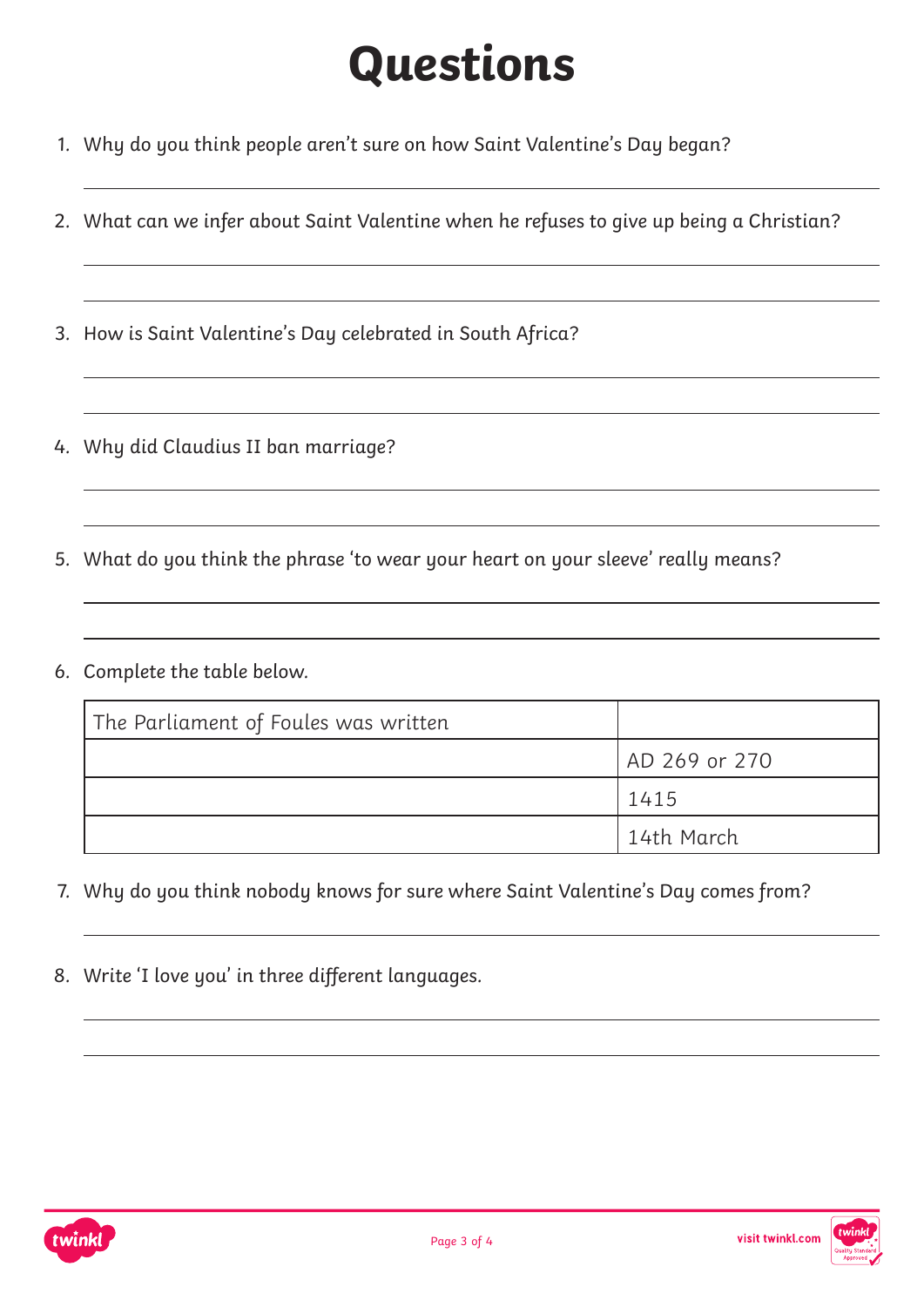## **Answers**

- 1. Why do you think people aren't sure on how Saint Valentine's Day began? **Answers should include: there are many different myths about why Saint Valentine's Day is celebrated; the story of Valentine is from such a long time ago; and there are many different things documented.**
- 2. What can we infer about Saint Valentine when he refuses to give up being a Christian? **We can infer that he is very brave and loyal, as he would be punished and maybe even killed for refusting to give up his faith.**
- 3. How is Saint Valentine's Day celebrated in South Africa? **In South Africa, Saint Valentine's Day is based on the traditions of Lupercalia. Women write the name of a loved one on a piece of paper and pin it to their sleeve.**
- 4. Why did Claudius II ban marriage?

**He banned marriage as he wanted to build a strong army and he felt that men would not leave their wives to take part in conflict. He felt that single men would be more likely to participate in battle.**

- 5. What do you think the phrase 'to wear your heart on your sleeve' really means? **The phrase 'to wear your heart on your sleeve' mean that you show your emotions clearly.**
- 6. Complete the table below.

| The Parliament of Foules was written               | 1382          |
|----------------------------------------------------|---------------|
| It is thought Saint Valentine died                 | AD 269 or 270 |
| Charles, Duke of Orleans wrote the first Valentine | 1415          |
| In South Korea, men give women gifts               | 14th March    |

- 7. Why do you think nobody knows for sure where Saint Valentine's Day comes from? **Approximately £503 million is spent.**
- 8. Write 'I love you' in three different languages.

**Any three of the five from the text.**



visit twinkl.com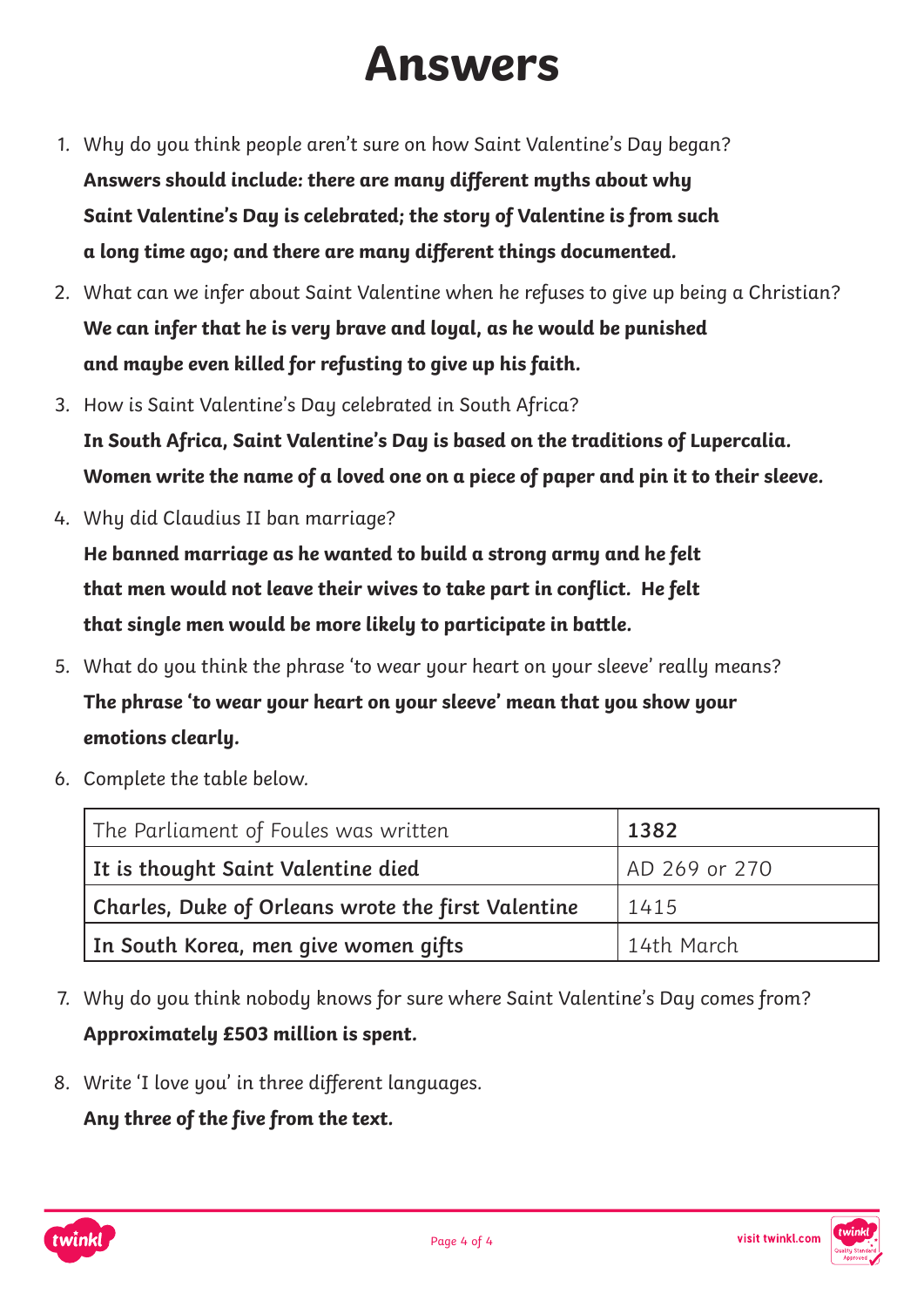## **Saint Valentine's Day**

Saint Valentine's Day is celebrated around the world on 14th February, although it is not a national or religious holiday. It is a traditional celebration of love and is associated with giving presents such as flowers, chocolates, cards and other gifts.

> There are several myths regarding Valentine's Day and why it is celebrated. However, the most popular is based on a man named Valentine who was a Christian priest during the reign of the Roman Emperor, Claudius II. Claudius II wanted to build a strong army, and felt that married men would not want to leave their homes and families to fight in conflicts. Therefore, he forbade men to marry so they could concentrate on war and fighting rather than their loved ones. This law upset many people, including Valentine. It

is rumoured that he performed marriages in secret in his capacity as a Christian priest. It is also thought that Claudius II questioned Valentine about these activities many times, and tried to convert him to paganism. However, Valentine refused and was imprisoned for harbouring Christians and for helping them to marry in secret. The myth continues that Valentine became a friend of the daughter of one of his jailers, writing her letters signed, 'yours, Valentine'. He was sentenced to death in February of either AD 269

or 270, and we now celebrate Saint Valentine's Day in memory of him.

Others believe that Valentine's Day originates from the Roman festival Lupercalia, a celebration of fertility, which was also celebrated in February.

#### **Did You Know?**

It is estimated that over £503 million is spent each year on cards and gifts for Saint Valentine's Day in Britain!



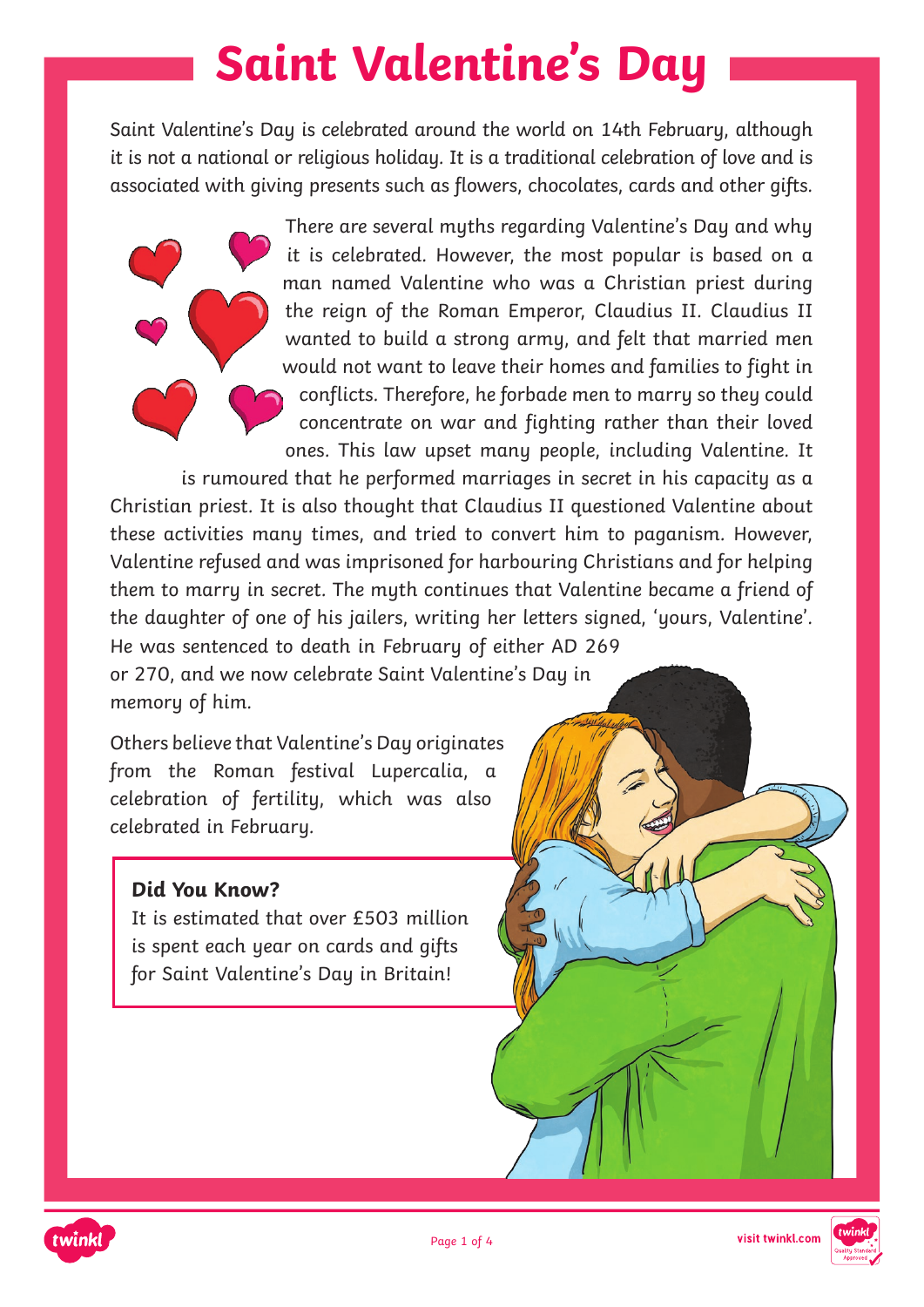The first written references to Valentine's Day in literature date back to 1382 in the 'Parliament of Foules', a poem by Geoffrey Chaucer. It is widely thought to be the first Valentine's Day poem. There are also mentions of Valentine's Day in William Shakespeare's play Hamlet (1600-1601). The earliest known Valentine written was by Charles, Duke of Orleans, when he was imprisoned in the Tower of London after he was captured during the Battle of Agincourt in 1415. He wrote a poem to his wife, calling her his 'sweet valentine'.

There are many different Valentine's Day traditions around the world. In the UK, people send cards and gifts to their loved ones. In South Africa, the traditions of the festival Lupercalia are followed. Women write the name of their loved one on a piece of paper, and pin it to their sleeve. This is where the phrase 'to wear your heart on your sleeve' comes from. In Germany, like the UK, cards and gifts are exchanged. They also give heart-shaped gingerbread biscuits and pig figurines, as pigs are believed to symbolise luck. In South Korea, women give chocolate gifts to men on 14th February. One month later, on 14th March, men give gifts to women.

#### **'I Love You' around the World.**

- Ich liebe dich **German**
- 'Rwy'n dy garu di **Welsh**
- Ek het jou lief **South Africa**
- Je t'aime – **French**
- Ti amo **Italian**
- Sarang heyo **South Korea**





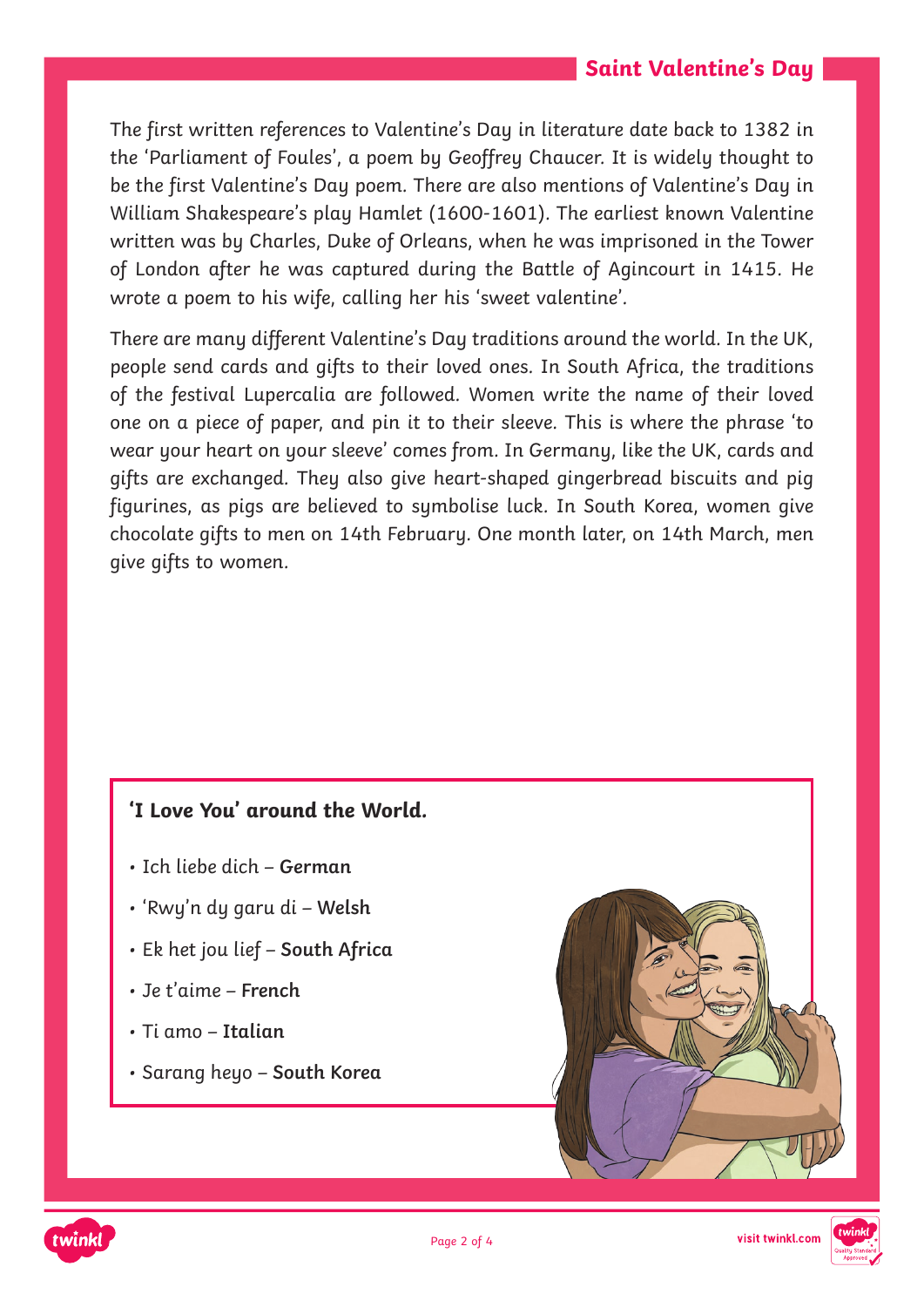# **Questions**

- 1. Why do you think there are different myths about why Saint Valentine's Day is celebrated?
- 2. What does 'convert' mean?
- 3. What can we infer about Saint Valentine when he refuses to convert to paganism?
- 4. Why did Claudius II ban marriage?
- 5. What does it mean that Saint Valentine was harbouring Christians?
- 6. Why do you think Saint Valentine's Day is so popular around the world?
- 7. Why do you think it took such a long time for Valentine's Day to be referenced in literature?
- 8. What do you think the phrase 'to wear your heart on your sleeve' really means?
- 9. How might men have felt living under the reign of Claudius II?